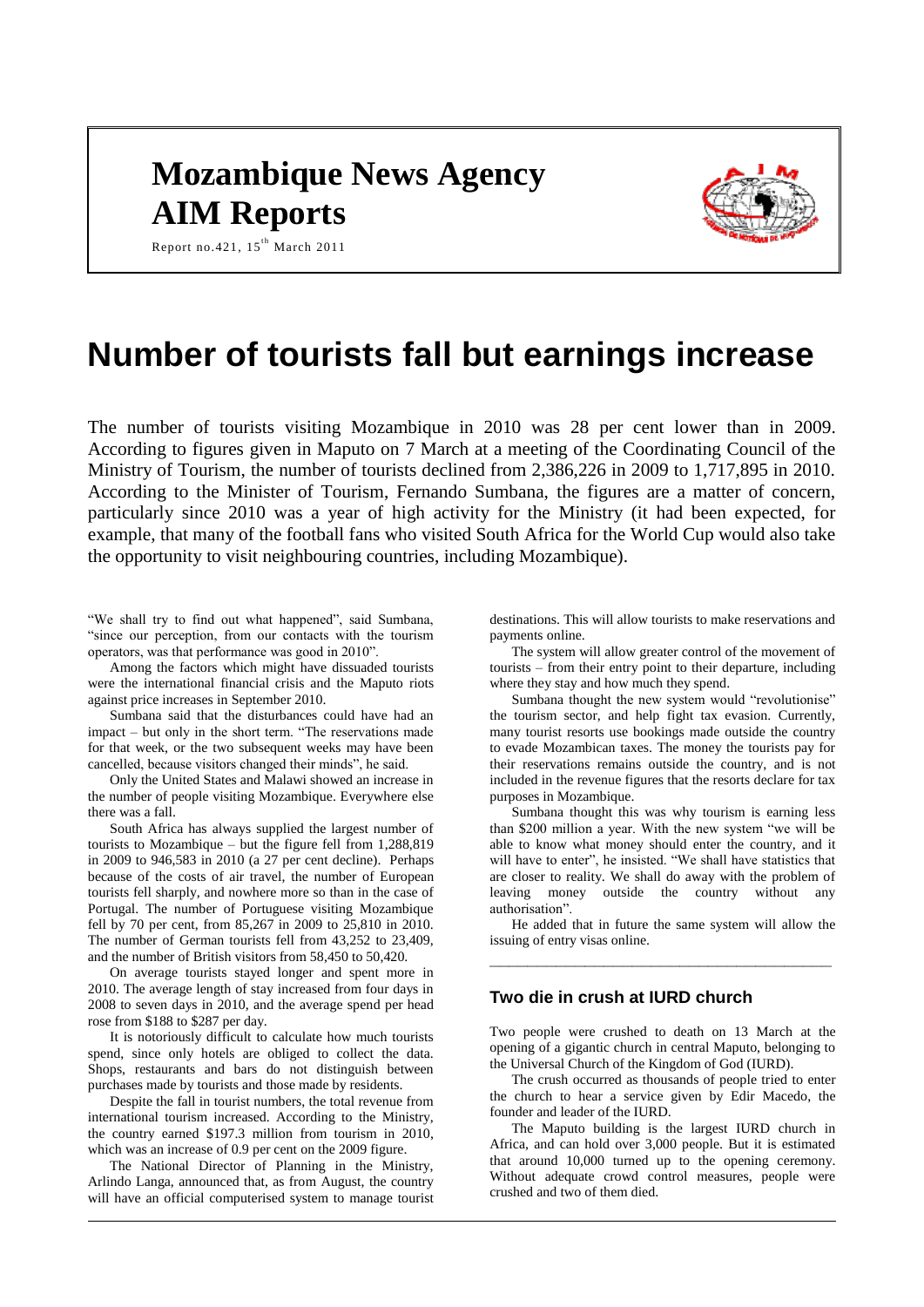## **Aircraft hired to repatriate immigrants**

The Mozambican authorities have used four aircraft to repatriate over 400 illegal immigrants. Speaking to reporters on 8 March, police spokesperson Pedro Cossa did not give a figure for how much it cost but admitted it was not cheap".

Over 440 Pakistanis, Indians, Bangladeshis and Chinese were deported from South Africa to Mozambique on 5 February. The Mozambicans had little choice but to accept them because their documents showed that they had entered South Africa from Mozambique.

Five buses carried them from the South African border to a camp belonging to the Mozambican customs service, in Boane district, about 30 kilometres west of Maputo. Here they were housed in tents, given meals and provided with medical care while their repatriation was prepared. All the immigrants who were in Boane have now been repatriated.

To remove the immigrants, the government hired three planes from South Africa. One flew to India, one to Pakistan and the third to Bangladesh. The fourth plane belonged to Ethiopian Airways, the company which had flown some of the migrants to Mozambique and accepted responsibility.

The 17 Chinese in the group (who included seven women) were repatriated in February, before the others.

Meanwhile Cossa confirmed that illegal immigrants, mostly from the Horn of Africa and the Great Lakes region, are continuing to enter northern Mozambique. Many are dropped by boat on the coast of Cabo Delgado province, and then make their way southwards. Many are believed to be heading for South African.

Cossa said that at the beginning of the month the police arrested around 100 illegal migrants – including citizens of Ethiopia, Burundi, Kenya, Tanzania and Bangladesh. 62 of them were arrested on 4 March at the Ligonha River, which marks the boundary between Nampula and Zambezia provinces. They were in four trucks heading southwards, and waiting to cross the river.

Cossa said that, after the arrests, some of the migrants tried to buy their release by bribing the police with 20,000 meticais (\$645), but the bribe was rejected. He added that a Burundian arrested in Nampula offered a bribe of 5,000 meticais but this too was rejected.

## **Senior Renamo member resigns in Beira**

Rui Bulha, a senior member of the main opposition party, Renamo, in the central city of Beira, has resigned from the party, because he was overlooked over a vacant parliamentary seat. The vacancy followed the death of Renamo parliamentary deputy, Fernando Mbararano.

Parliamentary elections in Mozambique are held on the basis of provincial party lists. The norm is that, in the event of deaths or resignations of deputies, the next person on the list occupies the vacant seat.

Bulha claims that this means that he should have replaced Mbararano in the Mozambican parliament, the Assembly of the Republic. But instead, the vacancy has been filled, on the instructions of the Renamo leadership, by Manuel Bissopo, a former Renamo political delegate in Beira. According to Bulha, Bissopo was not even on the list of Renamo supplementary candidates for Sofala province.

Bulha blamed Renamo leader Afonso Dhlakama for the current state of the party. "Dhlakama does everything upside down, and I want to corroborate what Vitano Singano said about this", added Bulha. Singano heads a group of Renamo dissidents in Beira, trying to remove Dhlakama from the leadership of the party.

#### **Private water suppliers increase prices**

Mozambique's Association of Private Water Suppliers (AFORAMO) has announced a 40 per cent increase in the price of water, taking effect as from 1 May.

Currently, AFORAMO members charge 30 meticais (slightly less than one US dollars) for a cubic metre of water. With the price rise, the cost becomes 42 meticais per cubic metre.

Cited in the independent daily "O Pais" on 7 March, AFORAMO chairperson Paulino Cossa said that the rise in operational costs obliged the private operators to increase their prices. "The current water tariff has been in force for about five years", he said. "The constant increase in the operating costs for small water systems means that the private operators are obliged to readjust the tariff".

Last year, the operational costs became "unsustainable" Cossa said, and were made worse towards the end of the year by an increase in the price of electricity.

AFORAMO has presented the government with a study on the matter, and has asked the government to look at alternatives that might stave off a price rise. In particular, they suggested that the government subsidise the electricity used by the small scale water systems.

Cossa also urged the government to speed up the licensing of small scale water systems. Without a licence, a private water operator cannot obtain bank loans.

Cossa also claimed that the International Finance Corporation (IFC), the private sector funding arm of the World Bank, is interested in funding private water suppliers, but will not do so without a favourable opinion from the government.

In urban Mozambique the private businesses, drawing water from wells, supply areas where the public water network does not yet reach.

## **Police generals charged with theft**

The Public Prosecutor's Office has charged 13 Mozambican police generals with the theft of state funds, and the case is now before the Maputo City Court, according to a report the Maputo daily "Noticias" on 10 March.

Investigations into corruption at the general command of the Mozambican police have been running in tandem with those into the diversion of funds in the Interior Ministry.

The former Interior Minister, Almerino Manhenje, went on trial in December, accused of committing budgetary irregularities and abusing his position

Although the trial ended on 15 December, the judge will not give his verdict and sentence until 22 March.

The 13 police generals charged have not yet been named. The funds they are alleged to have stolen were intended to acquire uniforms, combat rations and other police equipment.

The money was supposedly diverted via the Logistics and Finance Directorate in the General Command of the police.

Some of the money was drained through a fictitious company, Chicamba Investments, created inside the Ministry of the Interior. The partners in this company were the generals who have now been charged. Chicamba Investments was also mentioned during Manhenje's trial.

A source in the prosecution, cited by "Noticias", said that, although the case against the generals arose out of the Manhenje case, they are legally quite separate. The same witnesses were being heard in both cases, "but that doesn't mean that one depends on the other".

It is now up to the investigating magistrate to decide whether there is enough evidence to hold a trial.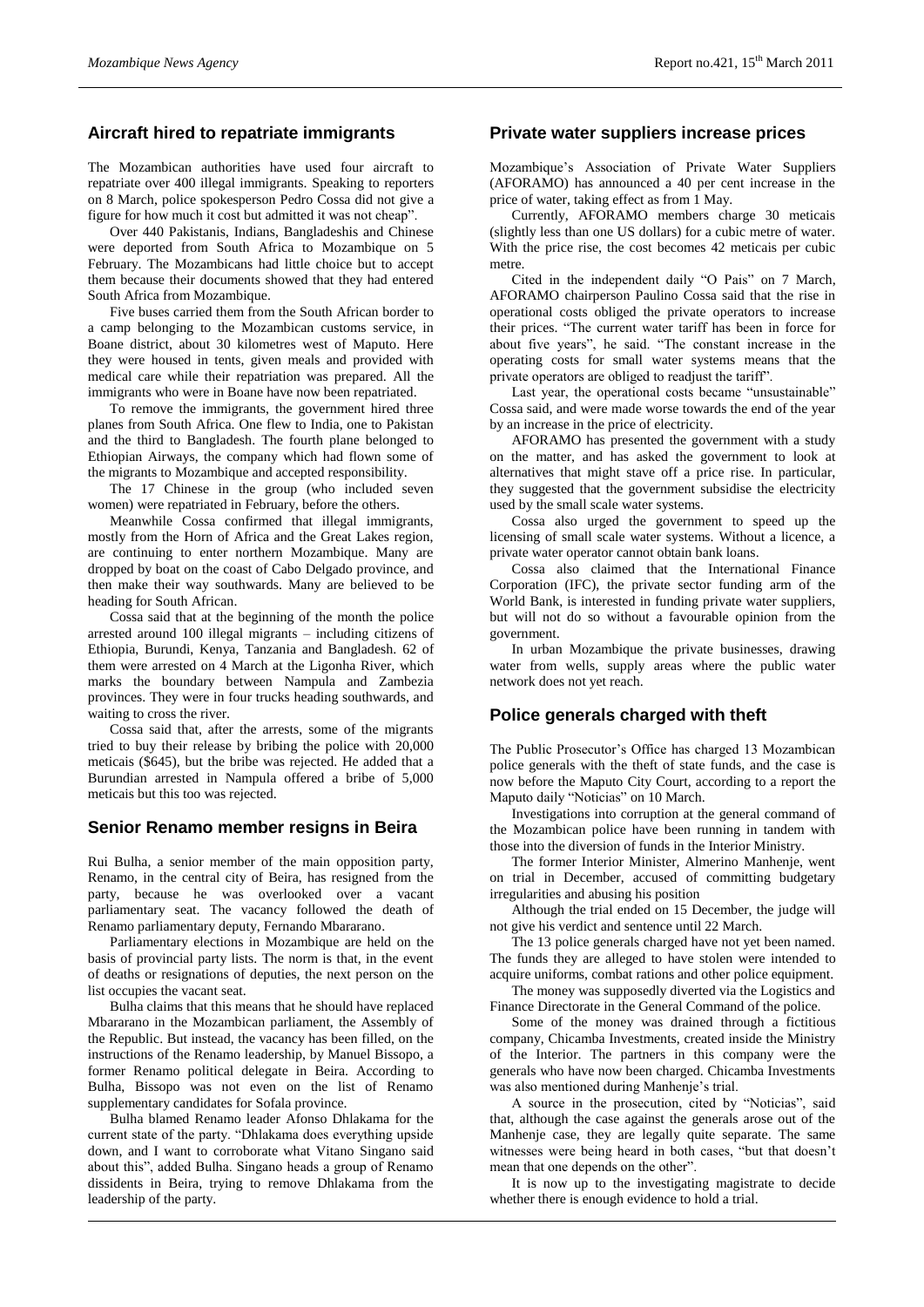## **Food security must be improved**

Deputy Minister of Agriculture Antonio Limbau said in Maputo on 10 March that the country's food and nutritional security must be "deeply improved".

Speaking at the launch of a new agricultural and food statistical information system, Limbau said that according to the latest survey results about 37 per cent of all households in Mozambique experience hunger at some period during the year.

"These numbers concern us", he said. "They show the need for drastic improvements in the food and nutritional security of our people".

For this to happen, he added, all the stakeholders in Mozambican agriculture must have available, in good time, accurate statistical information that can support them in making decisions.

The new system is part of an expanded programme of the United National Food and Agriculture Organization (FAO), financed by the Bill and Melinda Gates Foundation to the tune of \$5.6 million. Known as "CountrySTAT", this instrument puts onto the Internet all the country's statistics on agriculture, livestock, fisheries and food.

Margarida Marques, of the FAO office in Maputo, said that the CountrySTAT tool is now used by 200 countries, 17 of them in sub-Saharan Africa.

#### **Laws needed to sweep away red tape**

The chairperson of the Mozambican parliament, the Assembly of the Republic, Veronica Macamo, on 9 March urged deputies to help sweep away the red tape which still hinders the competitiveness of the Mozambican economy.

Addressing the opening session of the first parliamentary sitting of this year, Macamo declaring that the vulnerability of African economies "forces us to be almost perfect in what we do, particularly in institutional efforts to encourage increased levels of production and productivity, as well as in guaranteeing our external competitiveness".

"Given the current context of globalization and the shortage of capital facing our country", she added, "we should continue to pass laws with a strategic vision, which contribute towards removing red tape from procedures which will then improve the business environment".

Such laws, Macamo said, should contribute "to increasing investment, generating more wealth and multiplying employment, as a sine qua non for the success of our struggle against poverty".

"We should continue to legislate in such a way as to maintain a high level of confidence among business agents, and empower the exploitation of our mineral resources", she urged.

Turning to the visits that she and other deputies had made last month to parts of central and southern Mozambique affected by flooding, Macamo said that timely intervention by the country's relief agency, the National Disasters Management Institute (INGC), by local emergency committees, military units and community leaders "made it possible to avoid loss of life and mitigate the negative impact of the floods".

She said that the relatively small scale of the losses this rainy season was also due to farmers accepting government guidelines that they should build their main home on high ground, and just have a temporary shelter in any flood-prone areas where they are cultivating crops.

## **New chairman for Lower Limpopo Irrigation Scheme**

Prime Minister Aires Ali on 14 March urged the board of directors of the Lower Limpopo Irrigation Scheme to ensure that this area becomes a pole of agricultural and technological development. He was speaking after swearing Armando Ussivane into office as the new chairperson of the board of this state-owned irrigation project.

Ali said that irrigation is one of the main pillars of the Green Revolution advocated by the government, being a key to increasing agricultural production and productivity.

Despite recent progress, the area under irrigation in Mozambique is still only 62,000 hectares – or about two per cent of the estimated potential of three million hectares.

The Lower Limpopo system is the second largest irrigation scheme in the country, exceeded only by the Chokwe irrigated perimeter, also in the Limpopo Valley. Ali declared that the Lower Limpopo scheme is of crucial importance for stimulating agricultural production and boosting the economy of this part of the country.

"The viability of the irrigation system depends on increasing the productivity of farmers", said Ali. "This rests on improving crop systems, diversifying crops, with an eye to the market, and in making support services available to farmers".

The irrigation company, he continued, must establish linkages between the farmers and the markets – both those supplying agricultural inputs, and those buying the crops.

Ussivane said that turning the Lower Limpopo into a pole of development will require drawing up a strategic plan that will incorporate several scenarios intended to guide and stimulate food production.

## **Electricity grid to be expanded in Inhambane**

All district capitals in the southern Mozambican province of Inhambane will by the end of this year be linked to the national electricity grid, based on power from the Cahora Bassa dam on the Zambezi.

According to the provincial director of the Mozambican electricity company, EDM, Eduardo Inhalo, work is underway to extend the grid to the capitals of Panda, Mabote and Funhalouro districts. This work is part of the rural electrification project covering the province's 12 districts.

In 2010, EDM in Inhambane invested more than 200 million meticais (\$6.5 million) to strengthen its capacity to supply electricity to the north of the province, mainly through the installation of four generators in the Temane gas-fired power station, which increased power output from 1.8 megawatts to 5 megawatts.

Eduardo Inhalo added that part of the overall investment went on work to expand and improve the grid in the towns of Vilankulu and Inhassoro.

EDM in Inhambane is also currently supplying electricity to the district of Machanga, in the neighbouring province of Sofala, providing power to 3,700 clients.

Meanwhile, the Inhambane provincial government has expressed concern about the theft and vandalism of systems of energy production based on solar panels, which has hit the provision of water to rural communities.

In 2010 five solar energy systems were vandalised, depriving about 25,000 households of water in the districts of Govuro, Vilankulu, Zavala and Morrumbene.